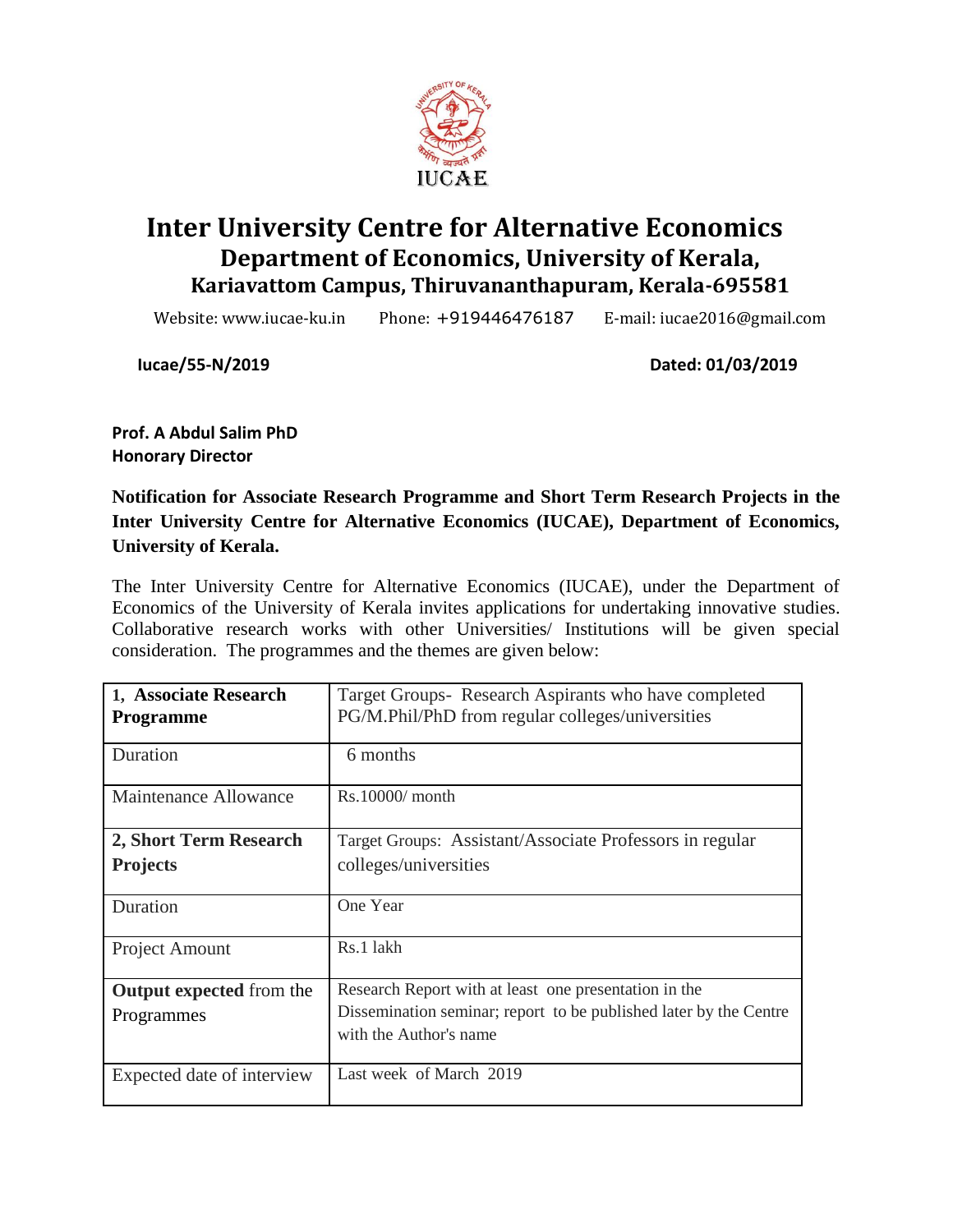Interested candidates are directed to send their **bio data with synopsis in 2 pages** (including statement of the research problem, objectives, methodology and work plan) to the Honorary Director, Inter University Centre for Alternative Economics (IUCAE), Department of Economics, University of Kerala, Kariavattom Campus, Thiruvananthapuram-695581 on or before 16/03/2019, 3 PM. The application may be sent to the email: iucae2016@gmail.com

## **Research themes for Associate Research Programme / Projects**

#### **Institutional Economics**

- $\triangleleft$  Migration and institutions
- $\triangleleft$  Institutions and economic development
- Social capital, human capital and development
- $\triangle$  Financial institutions, human capital and development

#### **Law and Economics**

- o Property rights and economic development
- o Contracts and economic development
- o Litigation and economic performance

## **Ecological Economics**

- Globalization and marine resources
- Environmental policy and economic development
- Ecology, Sustainability and Tourism

## **Gandhian Economics**

- Gandhian vs mainstream economics
- Gandhian path and sustainable development

## **Marxian Economics**

- $\perp$  Marxism vs. liberalism
- $\overline{\mathbf{u}}$  Marxian analysis of inequality
- $\leftarrow$  Capitalism and labour rights

## **Islamic Economics**

- $\triangleright$  Interest free banking system
- $\triangleright$  Globalisation and Islamic finance
- $\triangleright$  Islamic economics vs. neo classical economics

#### **Neuro Economics**

- $\checkmark$  Cognitive science of economic decisions
- $\checkmark$  Uncertainty, rationality and neuroeconomics